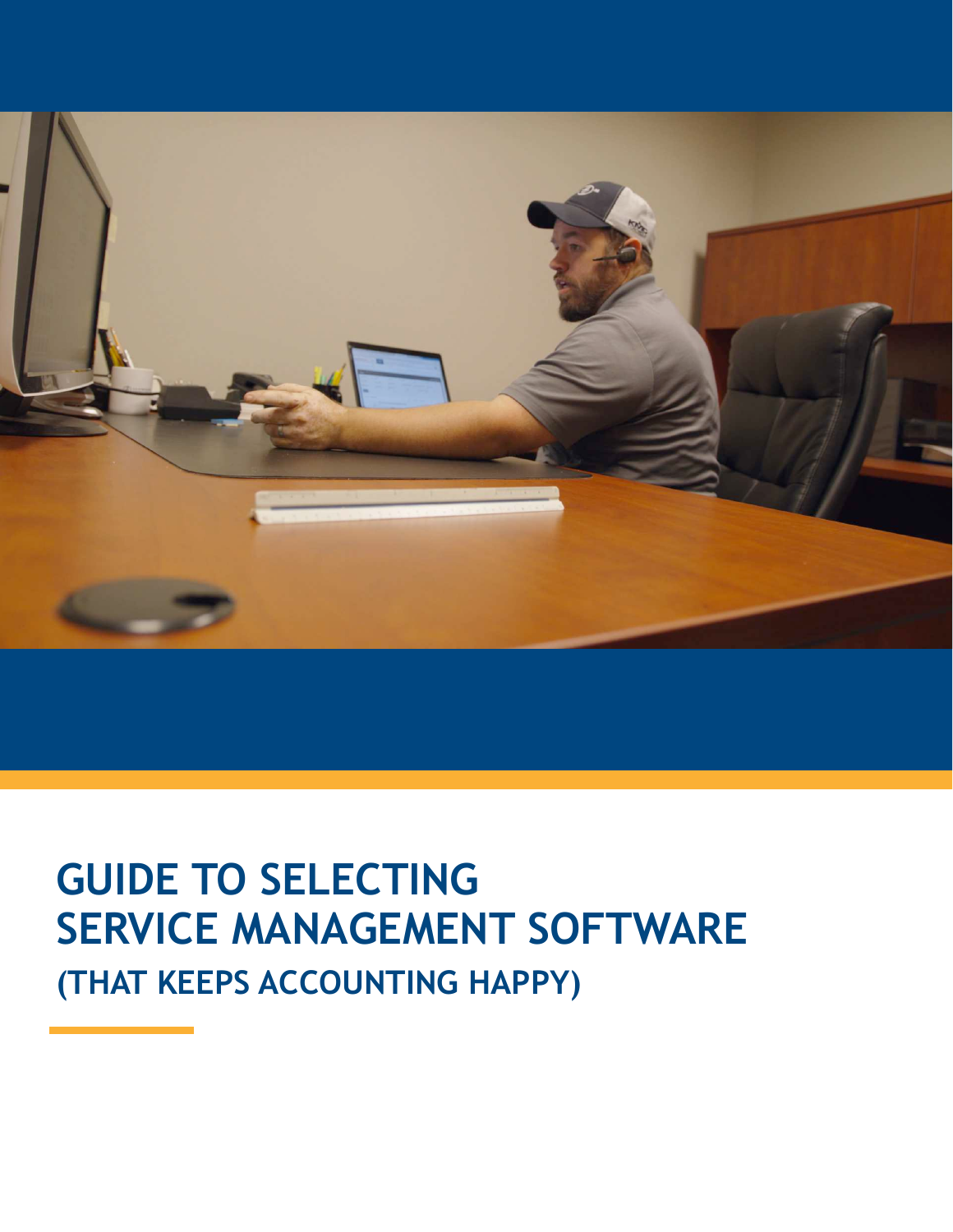#### **You know it's time...**

You need to purchase software to help streamline your services department. And, as tempting as it is to throw away your current system in search for the perfect all-in-one, transitioning away from your existing core financial system is risky. Why change what works for your construction division and back office just to solve the problems in your service department?

Instead, you need service management software that will work well with your current accounting system. This leaves you with two options:

- 1. An add-on service module to your accounting software
- 2. A stand-alone application that integrates with your accounting software

This guide will walk you through five questions to ask when evaluating these two options and selecting service management software for your business.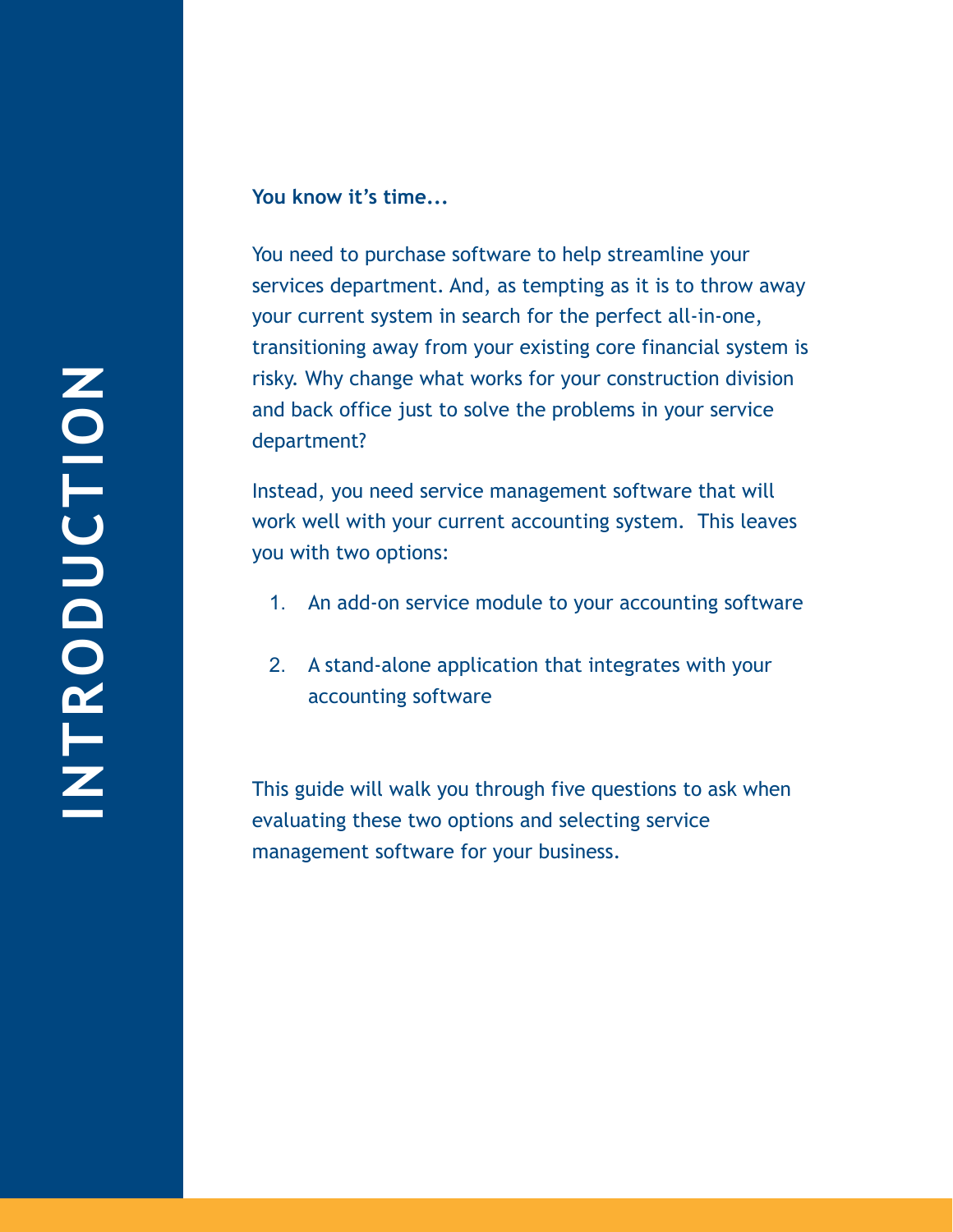#### **DETERMINE**  WHAT MATTERS

Are you ready to expand your company's software beyond your accounting system and provide your service department with the technology they need? Want to avoid the risks that come with changing your core accounting system? This is the guide walks you through the five questions to ask when selecting service management software for your business



Keep reading to understand the importance of each of these questions.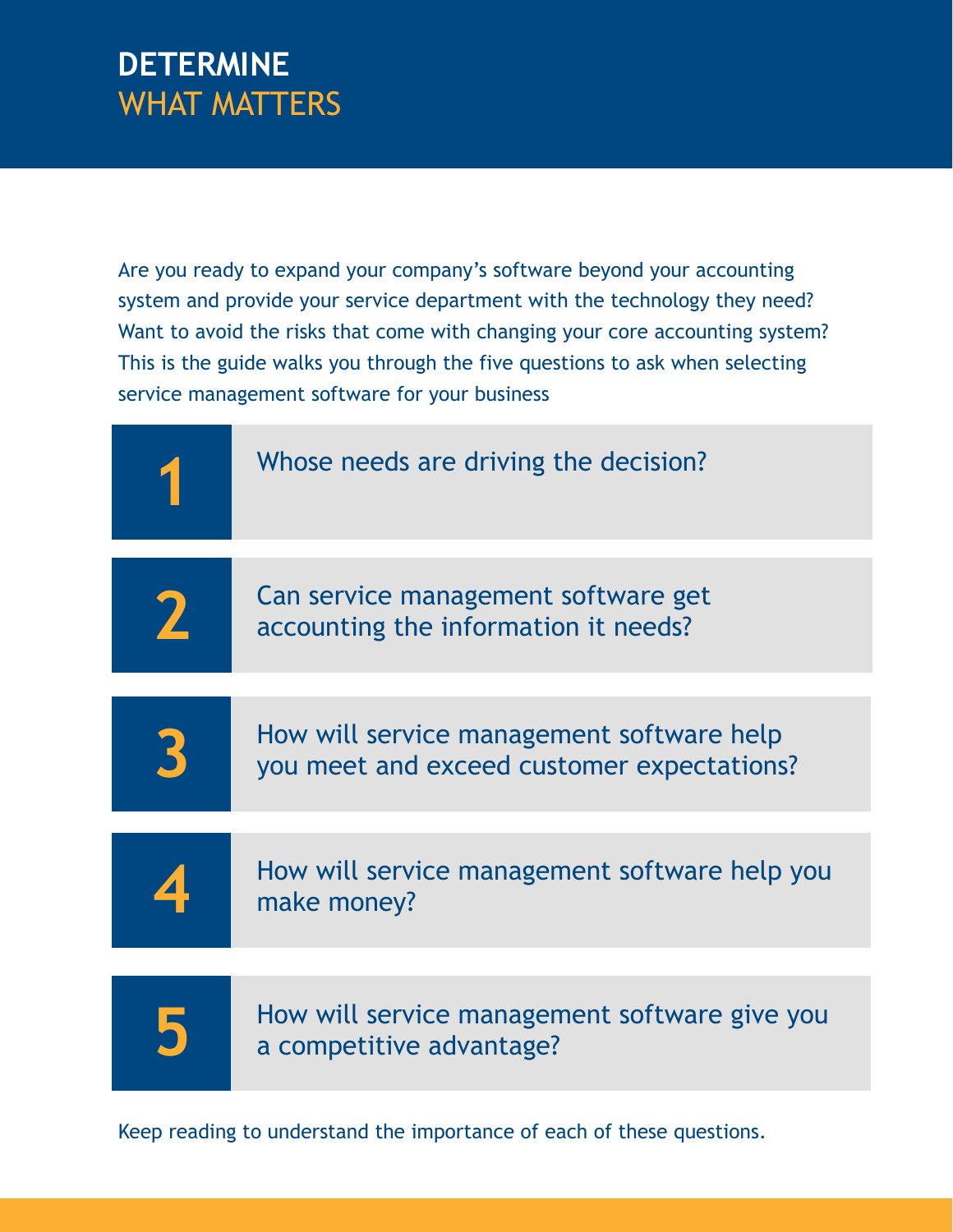#### **QUESTION 1:**  WHOSE NEEDS ARE DRIVING THE DECISION?

If you've read the **[blog post](https://www.servicetrade.com/2019/05/selecting-service-management-software/)** that accompanies this guide, you already know the answer to this question is your customers. Traditionally, you've prioritized the needs of your accounting department when making technology decisions because your accounting software has been the most important system in your business. This approach is short-sighted when selecting a service management application. Yet, many commercial service contractors fall victim to this way of thinking.

The good news is you can adopt service management software that keeps your accounting department happy (see question #2), and also prioritizes your customers - the group of people whose needs must be driving your software selection decision.



Make your customers' needs the north star that guides your decision-making process.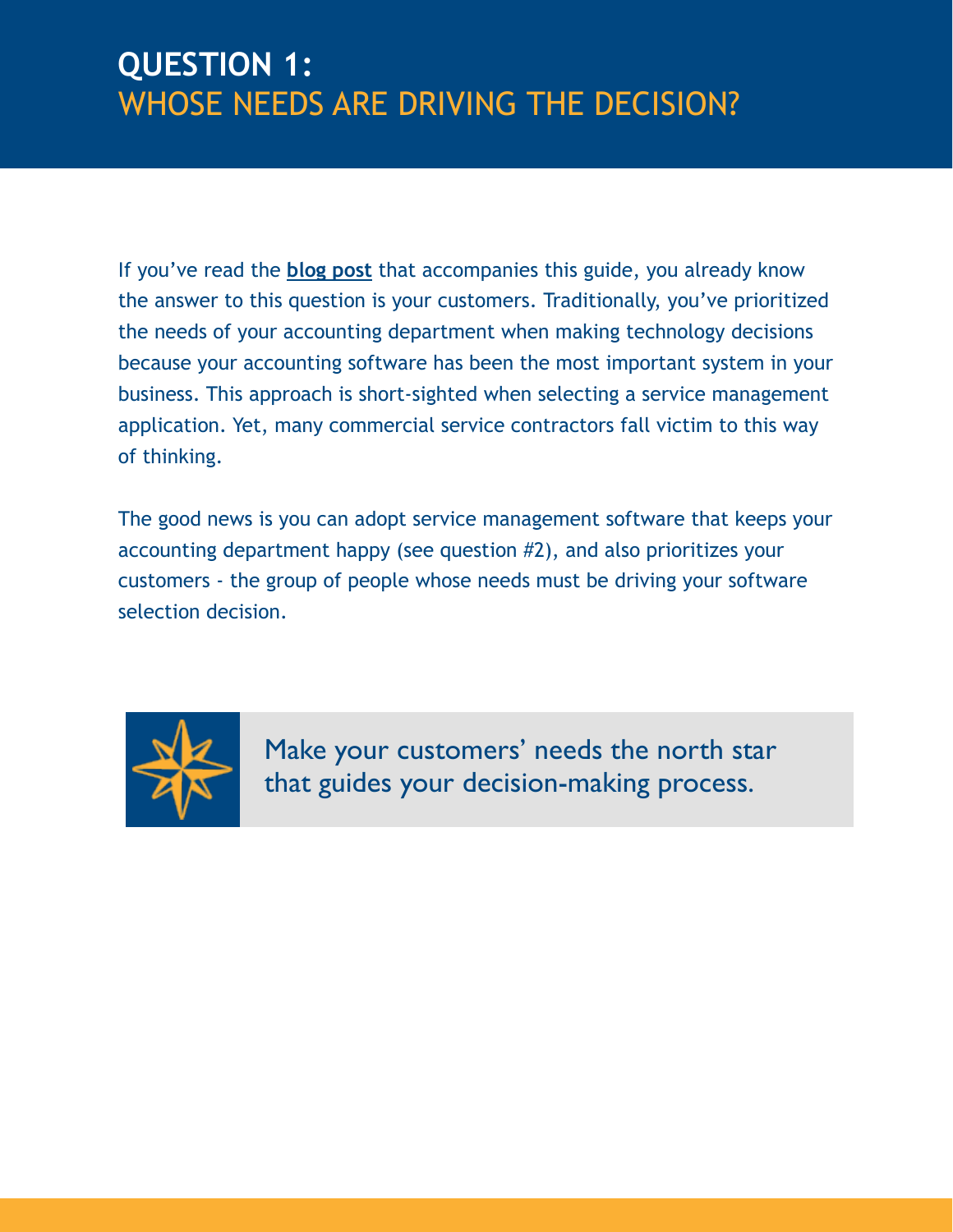## **QUESTION 2:**  CAN SERVICE MANAGEMENT SOFTWARE GET ACCOUNTING THE INFORMATION IT NEEDS?

Just because you are prioritizing your customers doesn't mean you have to leave your accounting department (or its software) in the lurch. Accounting needs to know how much it costs to deliver service so they can build an accurate invoice. Therefore, the accounting system must receive the following:

- ๏ AP to inventory transactions (What is the value of the parts I've purchased?)
- ๏ Inventory to COGS (What is the value of the parts I used on the work order?)
- ๏ Labor/payroll COGS (Who applied labor to the work order?)
- ๏ Invoices revenue (What am I charging?)

Many of the add-on modules that claim to help with service management are really just glorified accounting data collectors. They may collect and communicate this information, but that's where their benefits end. Service management software, whether a stand-alone application or an add-on module, should have this functionality. But this functionality is only table stakes to be in the running for consideration.

Let's look at other questions you should ask during the evaluation process.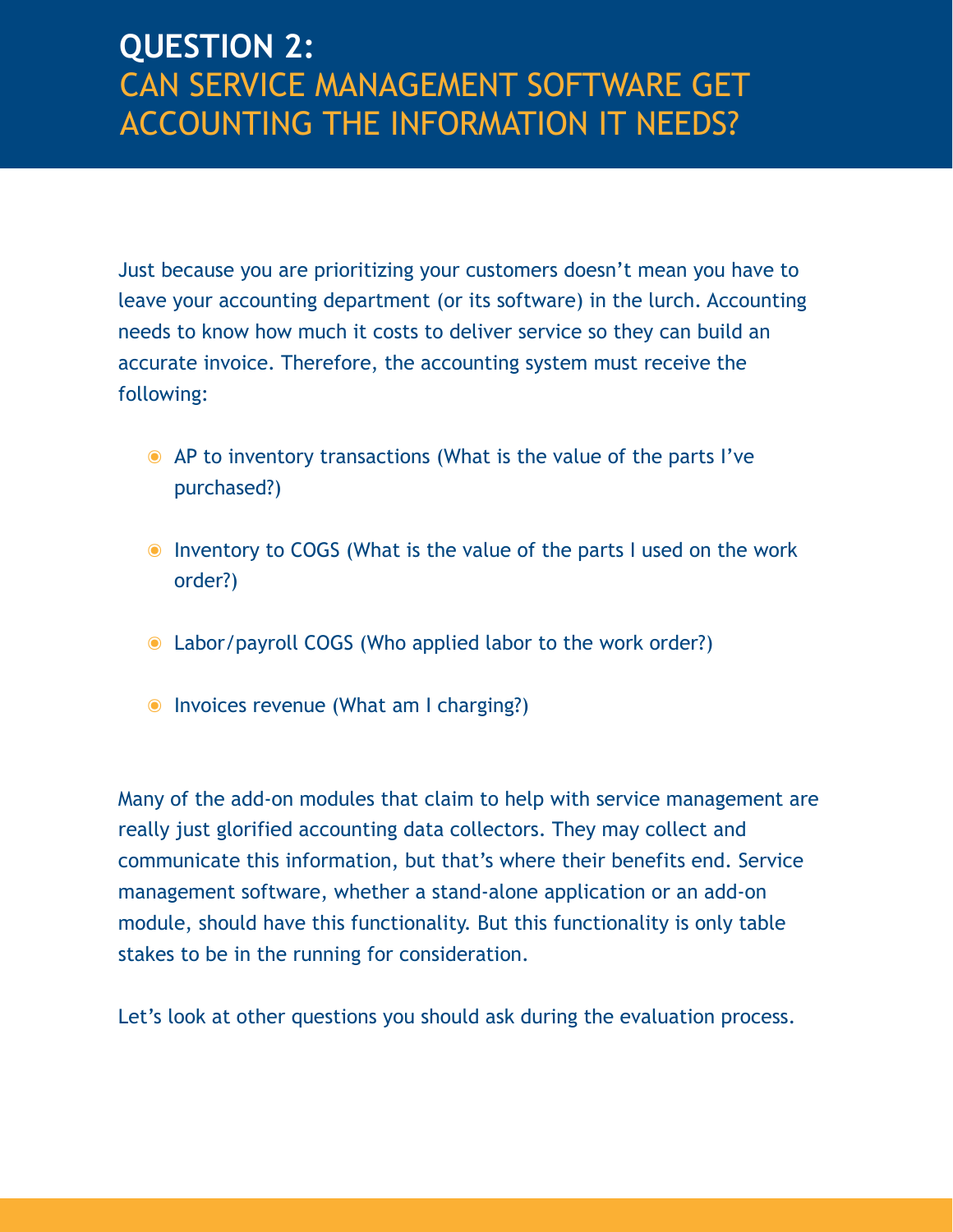#### **QUESTION 3:**  HOW WILL SERVICE MANAGEMENT SOFTWARE HELP YOU EXCEED CUSTOMER EXPECTATIONS?

If the only documentation you are sending your customers after a service appointment is an invoice, you can bet you are not exceeding their expectations. Put yourself in your customers' shoes. What information do they need at different points in the service cycle?

Ask these questions to assess customer service functionality:

- Can you send notifications like due for service reminders, appointment reminders, and tech en route notifications?
- Can your customers access service history online?
- Can your customers clearly see what your tech did because there are pictures and videos on each service record? (And not buried in an invoice.)
- Can your customers receive notifications about potential issues when a service is complete?
- ๏ Can you send quotes to customers online that include pictures, videos, and approval at the click of a button? (As opposed to having to print, sign, scan, and email back their response.)

Look for functionality in service management software that automates and improves communication (not to mention improving peace of mind) with your customers.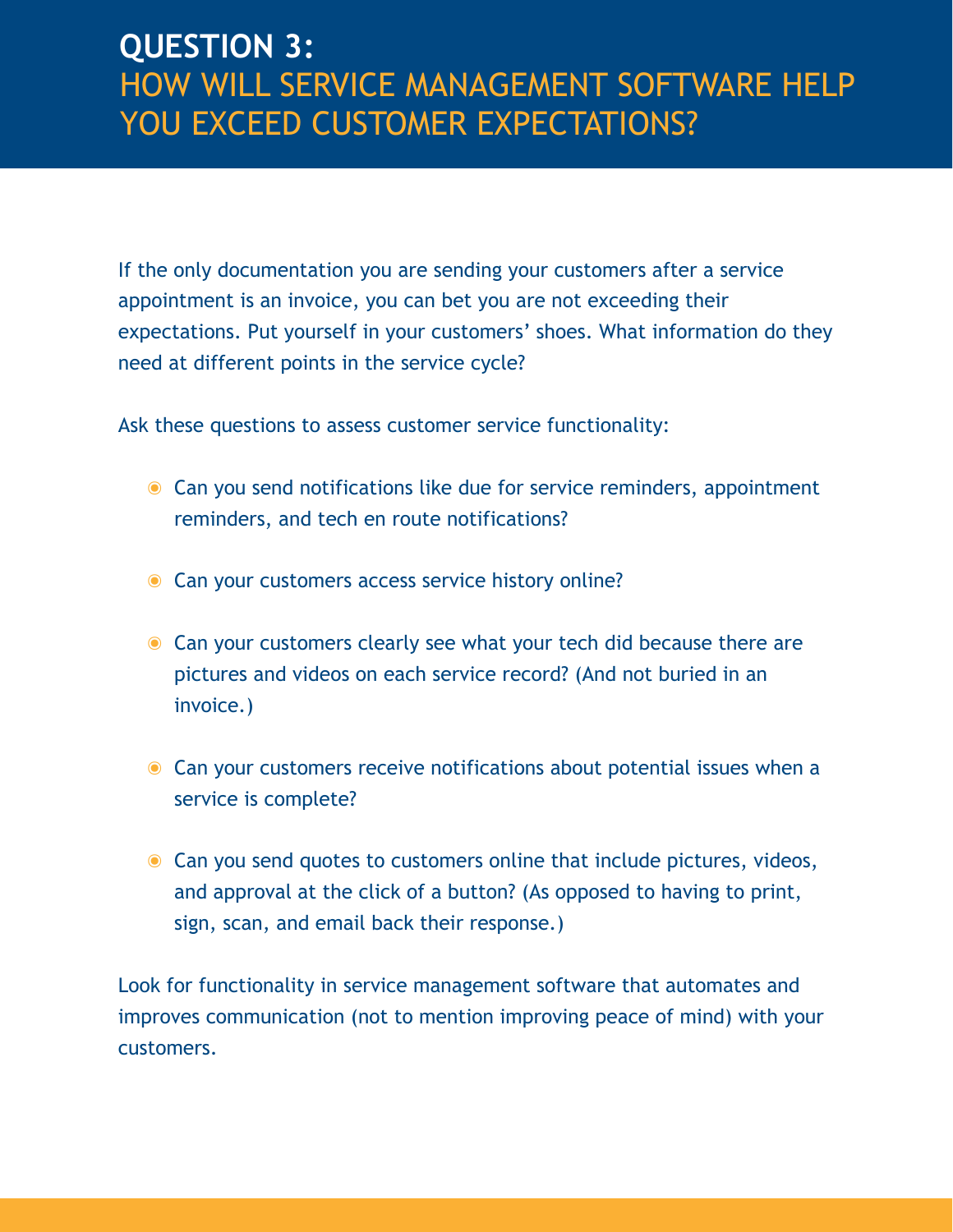## **QUESTION 4:**  HOW WILL SERVICE MANAGEMENT SOFTWARE HELP YOU MAKE MONEY?

The fastest way your service management software can make you money is by turning equipment issues identified in the field into approved quotes. Service management software can streamline each step of this process, from identifying and documenting repairs, to quoting, to quote approval, and scheduling new jobs. But improvements in the quoting process aren't the only way to realize ROI.

Ask these questions to assess potential return on your investment:

- Can techs show evidence of equipment risks through photos and videos and make recommendations?
- ๏ Can sales send quotes to resolve identified equipment issues to customers quickly? (Because there is no delay waiting for paperwork, or paperwork getting lost.)
- **Can quotes be approved online by the customer?**
- ๏ Can approved quotes automatically turn into new jobs to be scheduled? (And not fall through the cracks.)
- ๏ Does it collect and organize your data into easy-to-understand reports that show ways to improve your business?
- Can customers access service information via an online portal? (Saving your staff interruptions and time spent fielding and returning phone calls.)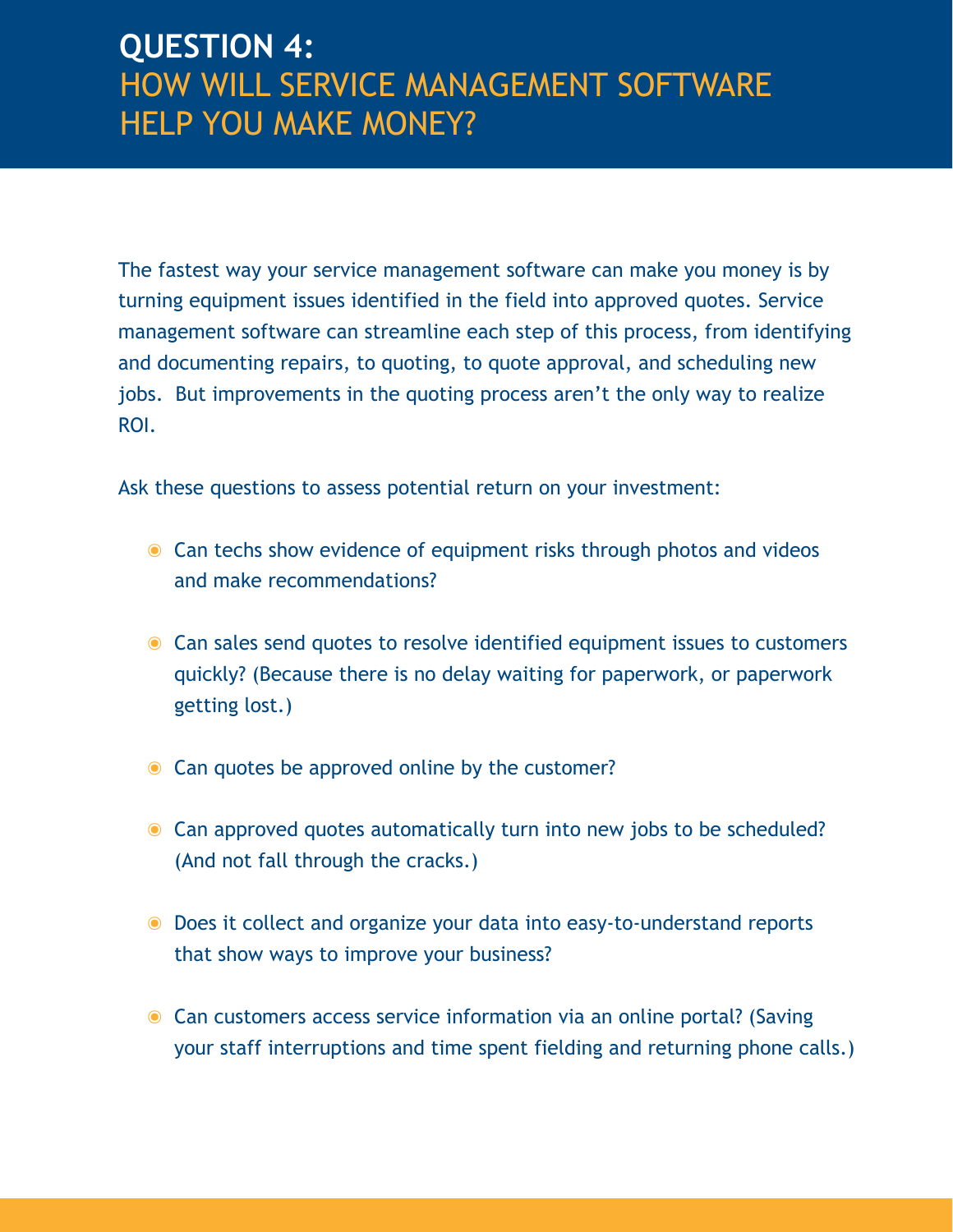## **QUESTION 5:**  HOW WILL SERVICE MANAGEMENT SOFTWARE GIVE YOU A COMPETITIVE ADVANTAGE?

At the end of the day, this is what it boils down to. Another way to frame this question: **Would you be worried if your competitors used this software?** 

Beyond improvements in customer experience and back office productivity, software can help with recruitment and retention of technicians, building customer loyalty and retention, and offering your company a differentiator beyond the lowest price, which is always a losing game. **How will your service management software help you rise above your competition?**



A study of 250,000 quotes shows that customers approve online quotes with photos and a one-click approve button at 3x the rate of quotes sent as email attachments.

#### **CONCLUSION**

Are you ready to expand beyond your accounting software (without leaving it behind)? Are you ready to use technology to build long-lasting customer relationships? **[Schedule a demo today](https://www.servicetrade.com/request-demo/)** to see how ServiceTrade can meet and exceed the expectations of everyone important to the success of your business from your customers, to techs, and accounting.